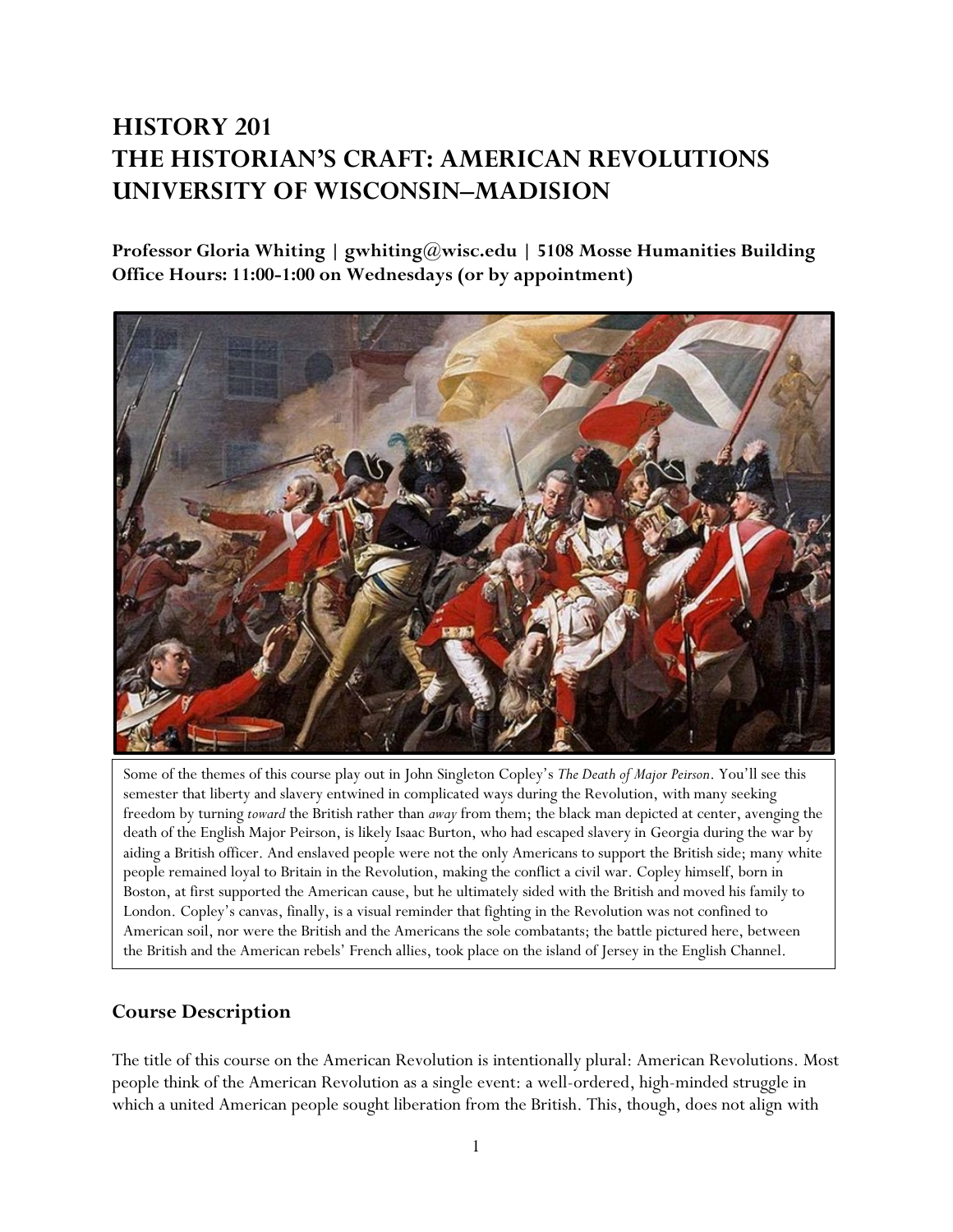what historians know of the past. The Revolution was instead a multi-sided conflict: Patriots and Loyalists squared off in civil war; Euro-Americans fought against Indians; people of low status stood up to the elite; and African Americans strove for independence. We will consider together the many participants in the American Revolution and the different objectives those participants had, taking into account both the formative actions of those remembered as "founders" and the ways in which ordinary people shaped the course of events. We will also step back and assess the Revolution's ripples around the globe. Here, too, it makes sense to think of American Revolutions in the plural, as the American Revolution sparked a series of revolutions that transformed the Americas from a region largely ruled by Europe to one filled with nation states imbued to varying degrees with notions of popular sovereignty and universal rights.

This is not merely a seminar about the American Revolution and its wide-ranging meanings and consequences—it is also, as a Historian's Craft course, a primer on what historians do and how they do it. You will therefore spend a great deal of time working with firsthand evidence of the past, what historians call primary sources: searching for them, analyzing them, and organizing them to make logical arguments. You will also engage closely with books and articles that historians have written about the American Revolution (secondary sources), turning to them both as guides to the past and as exemplars of how to write effectively about history or most anything else—how to substantiate a thesis, for instance, or compose a paragraph, or organize an essay. Because this course focuses so intensively on research, writing, and speaking, it fulfills Part B of the General Education Communication Requirement (Comm B).

### **Objectives:**

In this course, you will:

- 1. Encounter the rich scholarly literature on the American Revolution, becoming familiar with the aims and actions of the Revolution's wide-ranging participants and grasping the divergent ways the Revolution influenced different peoples in North America.
- 2. Improve in your ability to read critically, think logically, and use evidence effectively; to communicate persuasively in both writing and speaking; and to utilize the rich library resources available at UW-Madison.
- 3. Understand how historians *make* history—and how you can, too. You will learn how to ask informed questions about the past and how to answer them using primary and secondary sources. After all, this course is not only an introduction to the American Revolution and a primer on communication, but it is also window into to a window into the practices of historical inquiry.
- 4. Become captivated by the past—this is my hope, at least! I'll do my best this semester to help you envision times and places so unfamiliar to you that you cultivate a deep fascination with worlds beyond your own. History should never be boring!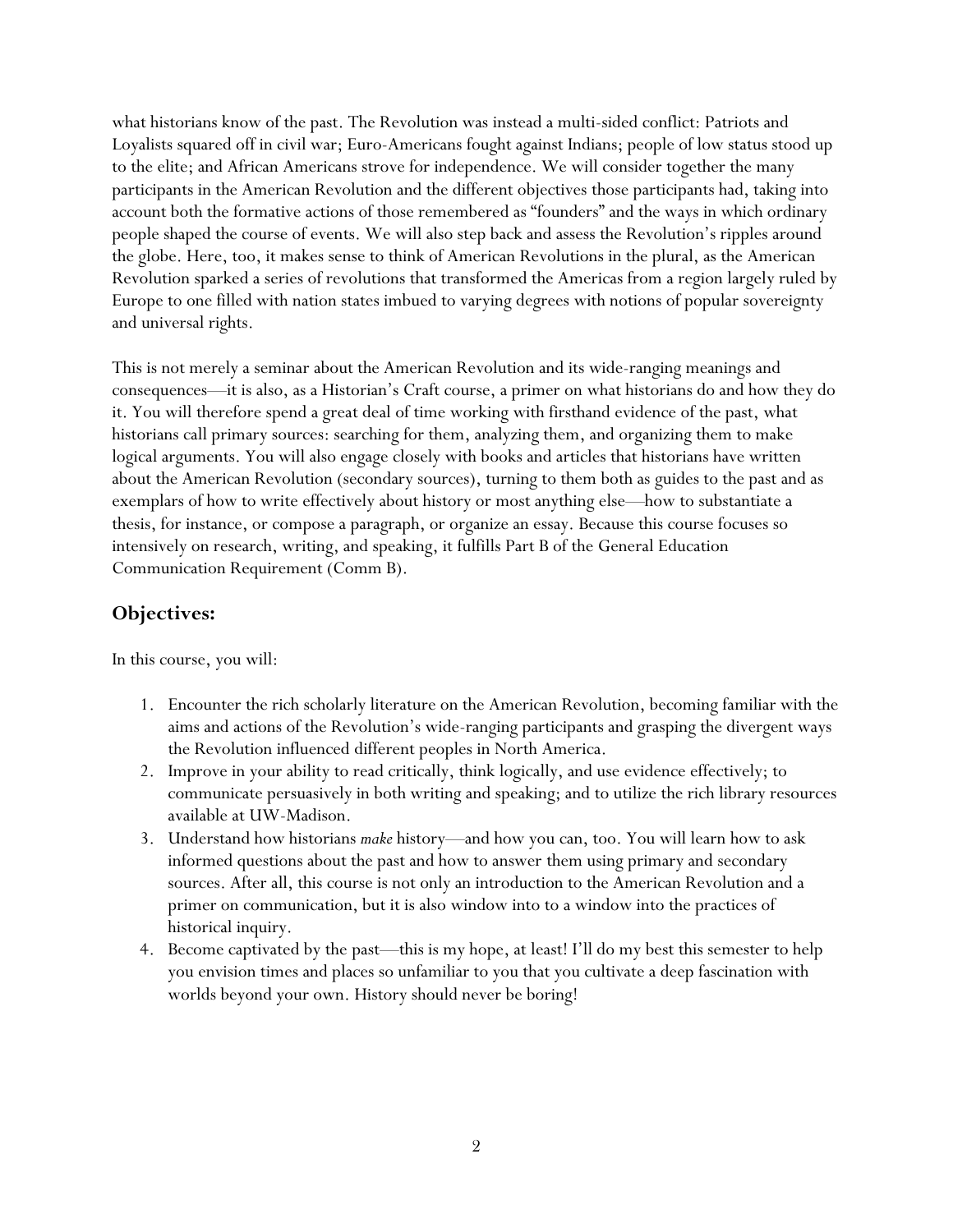### **Format:**

This course will meet on Wednesdays from 8:50 to 10:45 AM in Humanities 5255. Attendance is required. Since we have only one meeting each week, missing a seminar session is equivalent to missing an entire week of the class. Students who miss more than one seminar meeting over the course of the semester will see a reduction in their participation grade.

## **Credit:**

This is a 3-credit course. The credit standard for this course is met by an expectation of a total of 135 hours of student engagement with the course's learning activities (at least 45 hours per credit or 9 hours per week), which include regularly scheduled meeting times (group seminar meetings of 115 minutes per week), reading, research, writing, individual consultations with the professor, and other student work as described in the rest of this syllabus.

## **Reading:**

Your reading assignments will usually consist both of primary sources (documents—such as letters, petitions, and memoirs—that were written during the years we are studying) and secondary sources (documents that were written by historians in later years and usually rely on primary sources). The assigned primary sources will always be shorter than the secondary sources, but you should expect to spend more time, page-for-page, on the primary sources; it is much more difficult to read and interpret material produced by eighteenth-century Americans sources than by modern writers!

The below texts are required for this course:

- Alfred F. Young, *The Shoemaker and the Tea Party: Memory and the American Revolution* (1999)
- David Armitage, *The Declaration of Independence: A Global History* (2007)

The below text is recommended for this course:

• Mary Lynn Rampolla, *A Pocket Guide to Writing in History*, 8<sup>th</sup> edition (2015)

All other readings will be available in our course reader, which can be purchased at the Letters & Science Copy Center, 6120 Sewall Hall. Both the required texts and the course reader will be on reserve in College Library.

## **Computer Policy:**

I ask that you refrain from using computers during our seminar. The temptation to get distracted by things that are not related to class is simply too great. I promise that you'll get far more out of this course if you use just a pen and a pad of paper. Cell phones should be silenced and put away. (If you are a McBurney student who needs accommodation, please come talk to me.)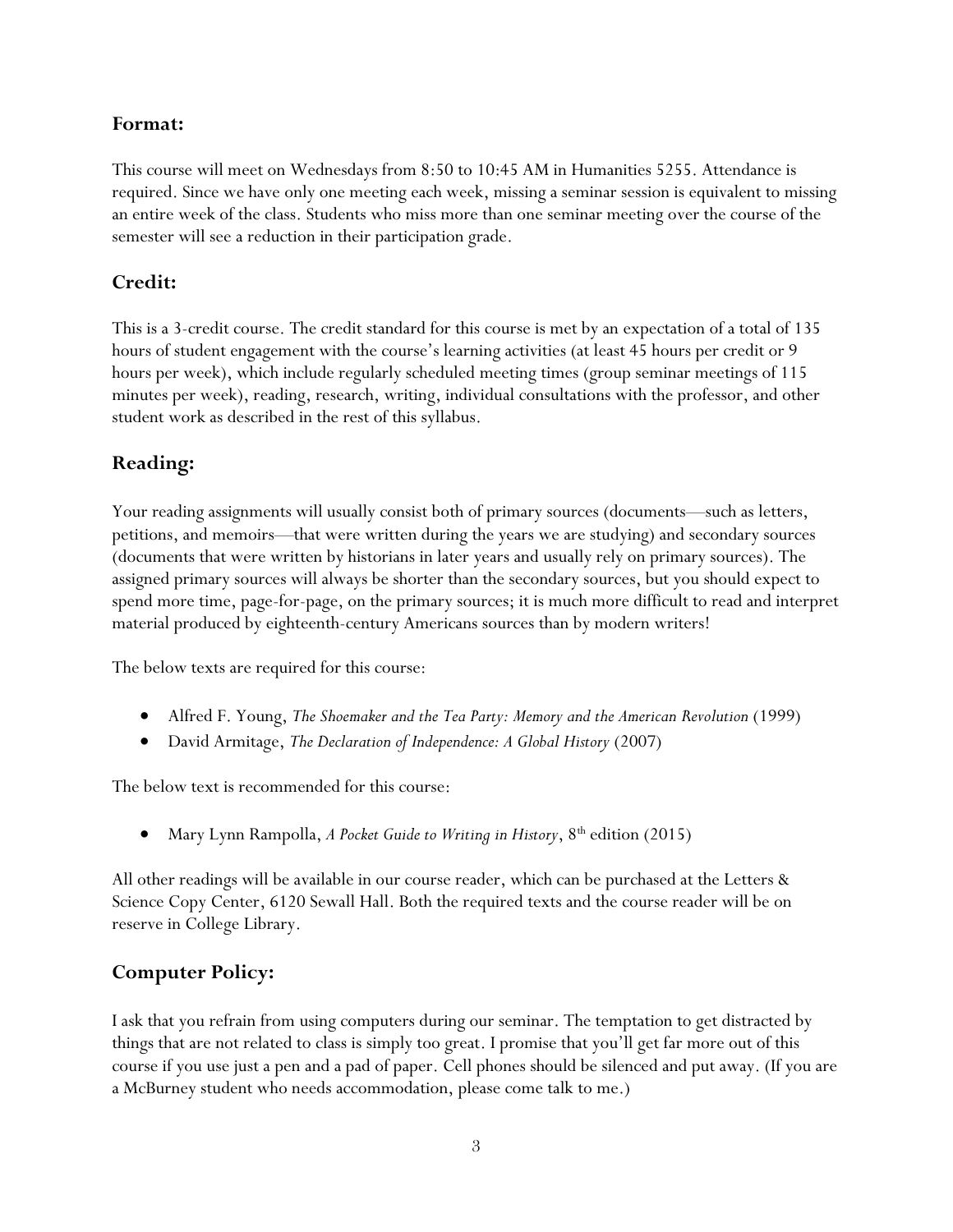### **Disability Statement:**

UW-Madison supports the right of all enrolled students to a full and equal educational opportunity. The Americans with Disabilities Act (ADA), Wisconsin State Statute (36.12), and UW-Madison policy (Faculty Document 1071) require that students with disabilities be reasonably accommodated in instruction and campus life. Developing reasonable accommodations for students with disabilities is a shared faculty and student responsibility. If you need accommodations, please let me know by the end of the third week of the semester, or as soon as possible after a disability has been incurred or recognized. I will work either directly with you or in coordination with the McBurney Center to identify and provide reasonable instructional accommodations. Disability information, including instructional accommodations as part of a student's educational record, is confidential and protected under the Family Educational Rights and Privacy Act (FERPA).

### **Academic Integrity:**

UW-Madison takes academic integrity very seriously, and no academic misconduct will be tolerated in this course. Academic misconduct can assume many forms, so make sure you know what it is and how to avoid it. (See https://www.students.wisc.edu/doso/academic-integrity/)

### **Grading Scale:**

A (92.50+); AB (87.50-92.49); B (82.50-87.49); BC (77.50-82.49); C (69.50-77.49); D (60-69.49); F (Below 60)

### **Illness Policy:**

I get it—we all come down with something from time to time. But if you would like accommodations due to illness, you must have a note from a medical professional. So please remember to ask whomever treats you (nurse, doctor, etc.) for one.

### **Requirements:**

#### *Course Attendance and Participation: 25%*

Please come to class ready to engage with the material, your peers, and me. I expect you to read carefully, think through the assigned material prior to coming to class, and participate actively. Each seminar presents you with the opportunity to better understand course material and improve your communication skills.

#### *Primary Source Analysis: 6%*

You will choose one source from the Wisconsin Historical Society to analyze in depth, thinking about who created the source and for what purpose, what the source can tell us about the past, and how the source relates to the other material you have encountered so far in the course. Your analysis should be approximately three pages in length.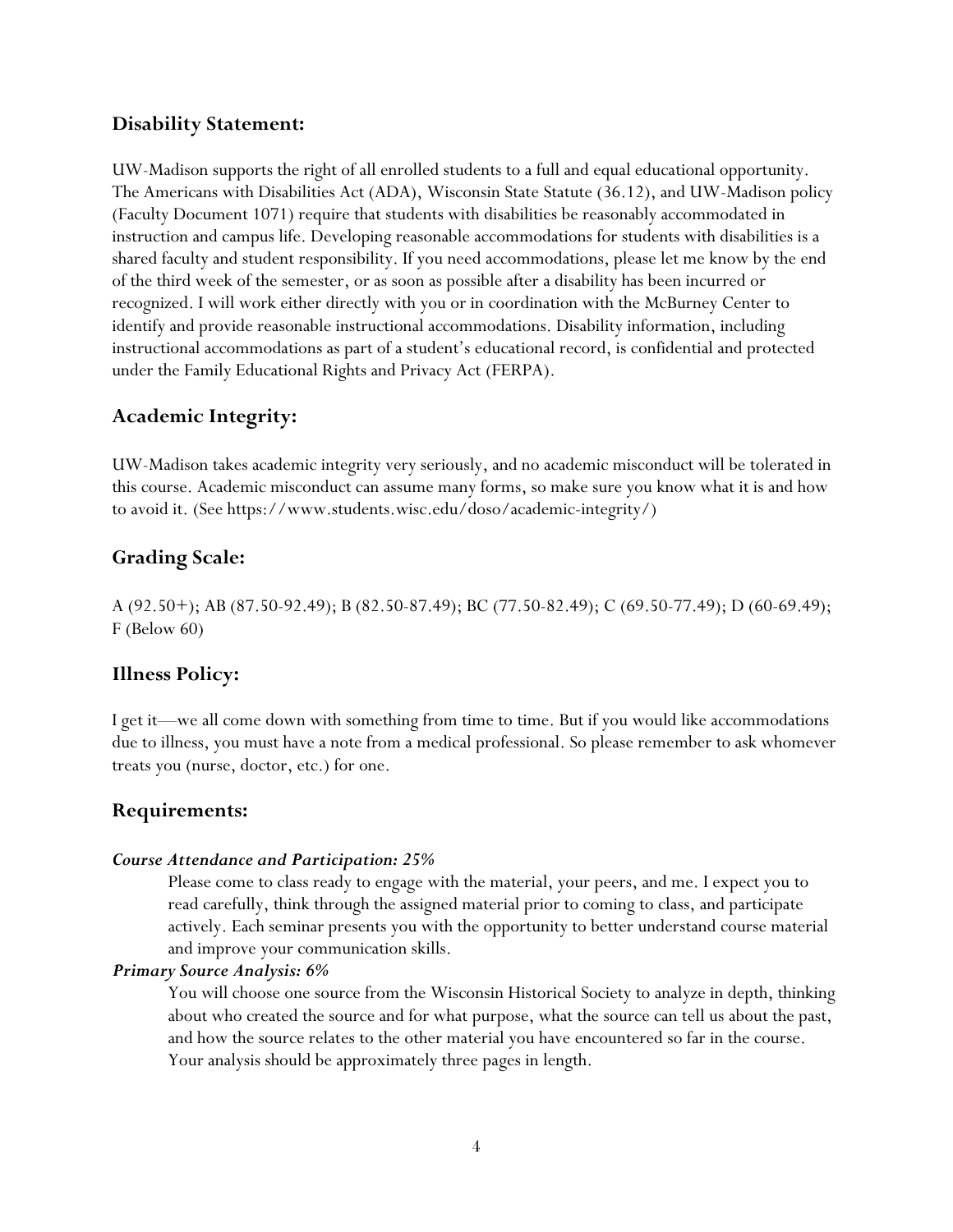### *Optional Research Assignments: 20% (2 assignments at 10% each)*

You will complete two optional research assignments this semester. I have designed these assignments to give you maximum flexibility; you get to choose two out of eight prompts given throughout the semester (hence the descriptor "optional"). These three-page papers will be graded according to the depth of your archival research, the strength of your thesis, and the clarity of your writing, as well as the effectiveness of the brief in-class research report you give on the day your assignment is due. Please note that the **first** of these two research assignments will be returned to you with feedback so you can re-write, revise, and edit. You must hand in your first draft of the first assignment by October 24.

### *Reading Response Assignments: 24% (8 assignments at 3% each)*

For eleven of our course meetings, I have created a reading response assignment to help you engage with the week's assigned readings, sharpen your analysis of written sources, and improve your writing. These assignments, which average a page in length, will be due in hard copy at the start of the seminar for which they are assigned. You must complete eight of the eleven assignments. (You do not need to complete a reading response assignment either of the weeks you complete optional research assignments—though you must still do the reading! And you are allowed one additional week off, which may come in handy at a difficult point in the semester.)

#### *Final Presentation: 5%*

Your five-minute formal presentation on the argument and evidence of your final paper should be succinct, rehearsed, and include visuals.

#### *Final Paper: 20%*

This paper (five pages long) will be graded on its coherence (does it have a clear argument?), use of sources (does it utilize effectively both primary and secondary sources?), relevance (does it engage with the history of the American Revolution?), and polish (is it well-written and carefully edited?). You will hand in a rough draft, which will be returned to you with feedback, prior to submitting your final paper.

### **Course Schedule:**

#### **September 5: Introduction to the Course**

| Readings   | None                             |
|------------|----------------------------------|
| Response   | None                             |
| Assignment |                                  |
| Optional   | None                             |
| Research   |                                  |
| Assignment |                                  |
| Seminar    | Primary and Secondary Sources    |
| Workshop   | Accessing Primary Sources Online |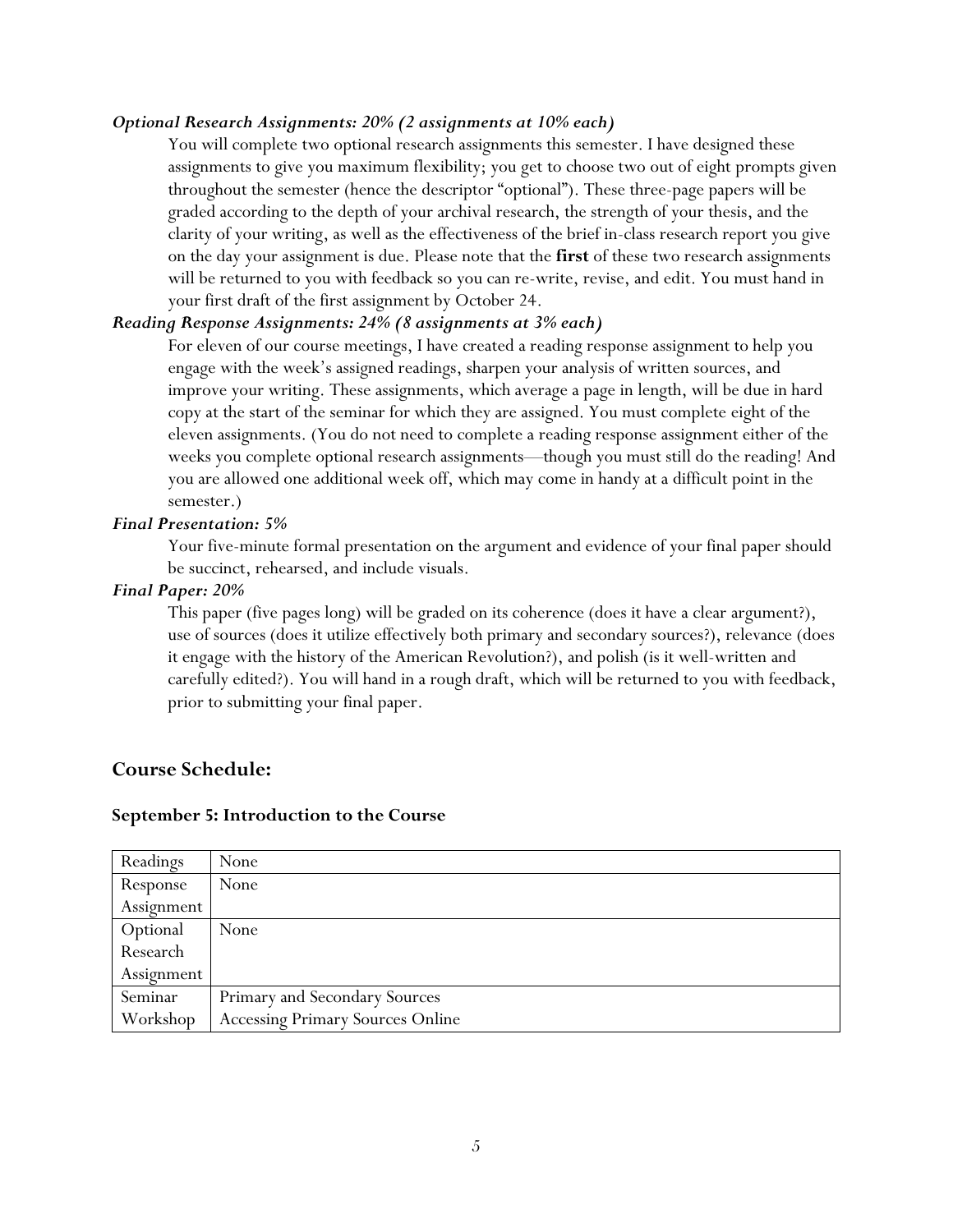## **PART I: THE ROAD TO WAR**

**September 12: Crisis in the British Empire: The Seven Years' War and its Aftermath**

| Readings   | Fred Anderson, "Britain's Victory Exposed the Need for Greater Control" in<br>Richard D. Brown and Benjamin L. Carp, eds., Major Problems in the Era of the<br>American Revolution (2014), 54-65 |
|------------|--------------------------------------------------------------------------------------------------------------------------------------------------------------------------------------------------|
|            | Colin Calloway, The Scratch of a Pen: 1763 and the Transformation of North<br>America, 19-46.                                                                                                    |
|            | Primary sources related to the Albany Plan and colonial disunion: "JOIN, or<br>$\bullet$<br>DIE," "Plan of a Proposed Union," and "not merely improbable, it is<br>impossible"                   |
| Response   | Summarize in approximately 250 words (one double-spaced page) either the Anderson                                                                                                                |
| Assignment | reading or the Calloway reading. What is (are) the main point(s)? What kind of                                                                                                                   |
|            | evidence does the author provide to support his point(s)?                                                                                                                                        |
| Optional   | Choose an event that occurred in North America during the Seven Years' War, the                                                                                                                  |
| Research   | conflict leading up to it, or the year of its resolution (1754 to 1763). Track carefully                                                                                                         |
| Assignment | the ways in which awareness of that event spread. How long did it take for news of the                                                                                                           |
|            | event to travel? By what means did news make it from point A to point B (or C or D)?                                                                                                             |
|            | In what ways did accounts of the event change when it was described in new locations?                                                                                                            |
|            | Can you figure out how readers in distant places reacted to the descriptions they read?                                                                                                          |
| Seminar    | <b>Identifying Arguments in Secondary Sources</b>                                                                                                                                                |
| Workshop   | <b>Analyzing Primary Sources</b>                                                                                                                                                                 |
|            | Accessing Primary Sources Online, Part II                                                                                                                                                        |

## **September 19: Victory's Troubles**

| Readings   | Colin Calloway, The Scratch of a Pen: 1763 and the Transformation of North<br>$\bullet$<br>America, 47-111<br>Thomas Slaughter, Independence: The Tangled Roots of the American Revolution,<br>$\bullet$<br>209-79.                                                                    |
|------------|----------------------------------------------------------------------------------------------------------------------------------------------------------------------------------------------------------------------------------------------------------------------------------------|
|            | Alfred F. Young, "Ebenezer Mackintosh: Boston's Captain General of the<br>$\bullet$<br>Liberty Tree," in Alfred F. Young, Ray Raphael, and Gary B. Nash, eds.,<br>Revolutionary Founders: Rebels, Radicals, and Reformers in the Making of the Nation<br>$(2011), 15-34$               |
|            | Primary sources related to the colonies' resistance to Britain's reforms: "New<br>$\bullet$<br>York Reacts Violently to the Stamp Act, 1765," "John Dickinson Rallies the<br>Colonists to Opposition, 1767-1768," and "Charleston Merchants Propose a<br>Plan of Nonimportation, 1769" |
| Response   | Read all three primary sources assigned, and then choose one to analyze. First,                                                                                                                                                                                                        |
| Assignment | summarize the chosen source. Then share what you know about the context of the                                                                                                                                                                                                         |
|            | source's creation and hypothesize how that context might have shaped the source's                                                                                                                                                                                                      |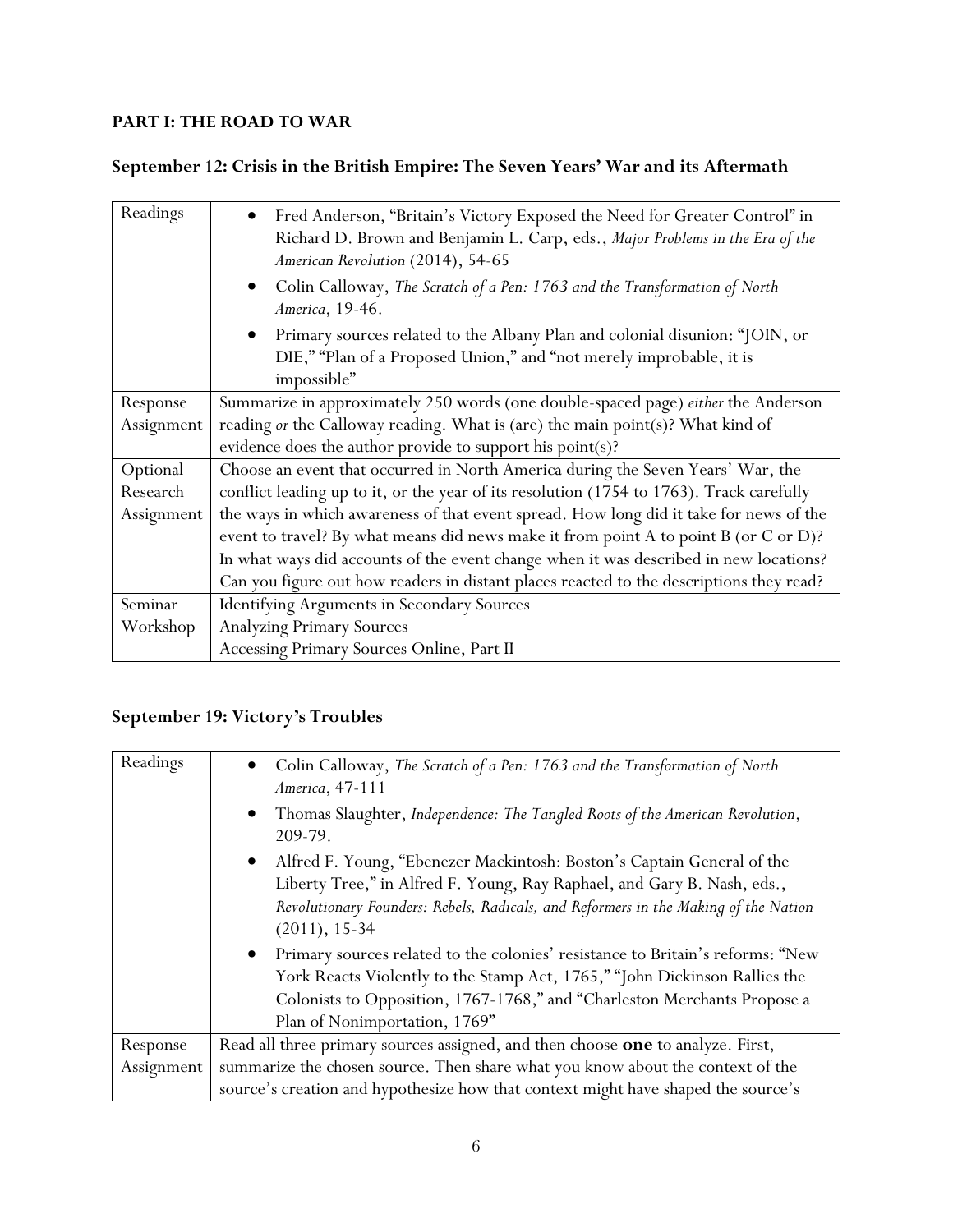|            | content. Your summary and analysis should together come to approximately 250            |
|------------|-----------------------------------------------------------------------------------------|
|            | words.                                                                                  |
| Optional   | Find two descriptions of the same event that differ substantively. In what ways do they |
| Research   | differ? And how are they similar? Who wrote the descriptions, in what contexts, and     |
| Assignment | for what purposes? Based on careful reading and contextual analysis, hypothesize why    |
|            | the writers of these descriptions produced such different accounts.                     |
| Seminar    | Asking Historical Questions                                                             |
| Workshop   | Accessing Primary Sources Online, Part III                                              |

### **PART II: THE WAR FOR INDEPENDENCE**

## **September 26: Declaring Independence, Dividing an Empire**

| Readings   | Andrew Jackson O'Shaughnessy, An Empire Divided: The American Revolution in<br>$\bullet$<br>the British Caribbean (2000), xi-xvi, 3-108 |
|------------|-----------------------------------------------------------------------------------------------------------------------------------------|
|            |                                                                                                                                         |
|            | Primary Source collection<br>$\bullet$                                                                                                  |
| Response   | Read the assigned primary sources and write a historical question, taking into account                                                  |
| Assignment | the entire collection. Using the criteria we developed in class on September 19,                                                        |
|            | explain why you think your question is a useful one.                                                                                    |
| Optional   | Select a particular British Atlantic region. If you've chosen a mainland North American                                                 |
| Research   | region, collect examples of ways in which that region was connected to the Caribbean                                                    |
| Assignment | during the years leading up to the Revolution-whether through news, trade,                                                              |
|            | migration, or other means. What historical realities bound the people in your region to                                                 |
|            | the Caribbean? How did they view the Caribbean? In what ways did they discuss                                                           |
|            | Caribbean events, people, and politics? If you've chosen a Caribbean region, complete                                                   |
|            | this assignment in reverse, probing connections to the mainland.                                                                        |
| Seminar    | <b>Crafting Thesis Statements</b>                                                                                                       |
| Workshop   |                                                                                                                                         |

### **October 3: Wisconsin Historical Society**

*Assignment to be completed during & after the visit:* Primary Source Analysis

| Readings   | None |
|------------|------|
| Response   | None |
| Assignment |      |
| Optional   | None |
| Research   |      |
| Assignment |      |
| Seminar    | None |
| Workshop   |      |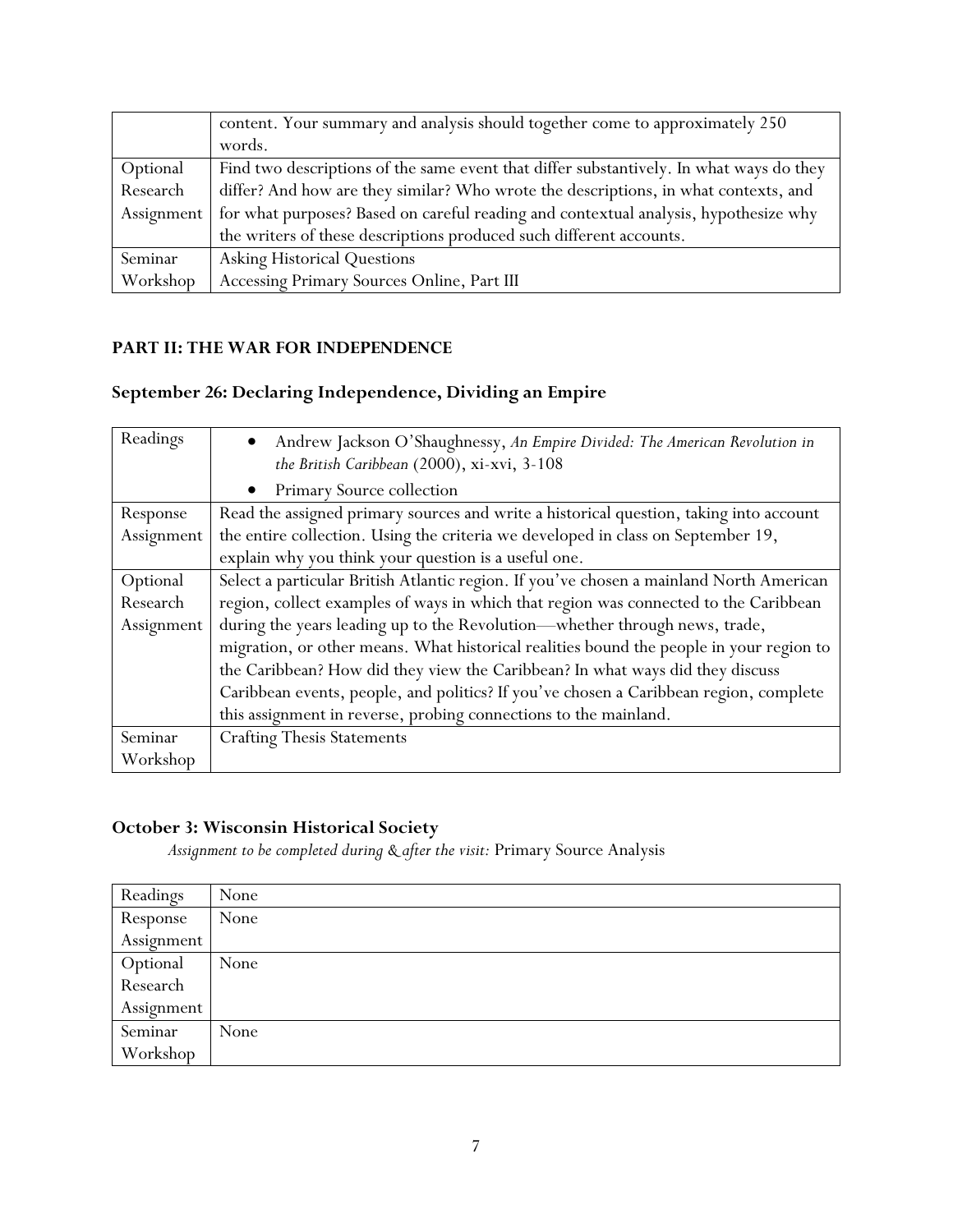## **October 10: Civil War in North America**

| Readings   | Maya Jasanoff, Liberty's Exiles (2011), 19-109                                            |
|------------|-------------------------------------------------------------------------------------------|
| Response   | For seminar this week, you read the three chapters that together make up Part I of        |
| Assignment | Maya Jasanoff's book. Choose one and distill, as succinctly as possible, Jasanoff's       |
|            | argument for the chapter. Does Jasanoff have a traditional thesis statement? Where        |
|            | does she state her central claim most clearly? (It can be hard extracting arguments from  |
|            | narrative prose, but they are there!) Taking into account the other two chapters in Part  |
|            | I, try to write a thesis statement for the entire section of the book. What is Jasanoff's |
|            | main point in Part I? Does she state it in one place, or does she rely on her reader to   |
|            | piece it together? What kinds of evidence does Jasanoff use to support her thesis?        |
| Optional   | Find examples of loyalists defending themselves. How do loyalists speak back to           |
| Research   | supporters of the Revolution? In what ways do they assert themselves and the rightness    |
| Assignment | of their position? Do your sources show the consequences for loyalists of self-defense?   |
|            | Why do you think these loyalists spoke up? Were there benefits for loyalists to           |
|            | standing one's ground?                                                                    |
| Seminar    | Paragraphing                                                                              |
| Workshop   |                                                                                           |

## **October 17: Revolution from Above, Revolution from Below—Thinking about Class, Rank, and Status**

| Readings   | Alfred F. Young, The Shoemaker and the Tea Party: Memory and the American                   |
|------------|---------------------------------------------------------------------------------------------|
|            | Revolution (1999)                                                                           |
| Response   | Before you write a paper, you organize argument and evidence into an outline. Now,          |
| Assignment | working backwards, I want you to create an outline of Young's Shoemaker and the Tea         |
|            | Party. Be sure in your outline to flag Young's arguments, the ways in which he builds       |
|            | them, and the kinds of evidence he uses to support them. But Young's book tells             |
|            | stories as well as makes arguments, so take care to indicate how Young develops the         |
|            | narrative as well. Your outline should include enough detail to show what Young is          |
|            | accomplishing throughout the scope of the book both argumentatively and narratively.        |
| Optional   | Your job this week is to track down a little-known person who lived in the British          |
| Research   | Atlantic during the era of the Revolution. You must find at least three separate sources    |
| Assignment | that mention this person, but more would be even better. What can you make out of           |
|            | this person's life? How did he or she engage with the Revolution? In addition to direct     |
|            | evidence of this person's actions, you should gather contextual evidence to better          |
|            | understand the place where this person lived; the work at which this person would           |
|            | have toiled; the limits or possibilities presented by this person's race, gender, political |
|            | ideas, or religious commitments; or any number of other aspects of the person's life.       |
|            | When researching relatively invisible people who trod lightly on the historical record,     |
|            | historians have to do a lot of work to flesh out the worlds in which they lived.            |
| Seminar    | <b>Research Proposals</b>                                                                   |
| Workshop   |                                                                                             |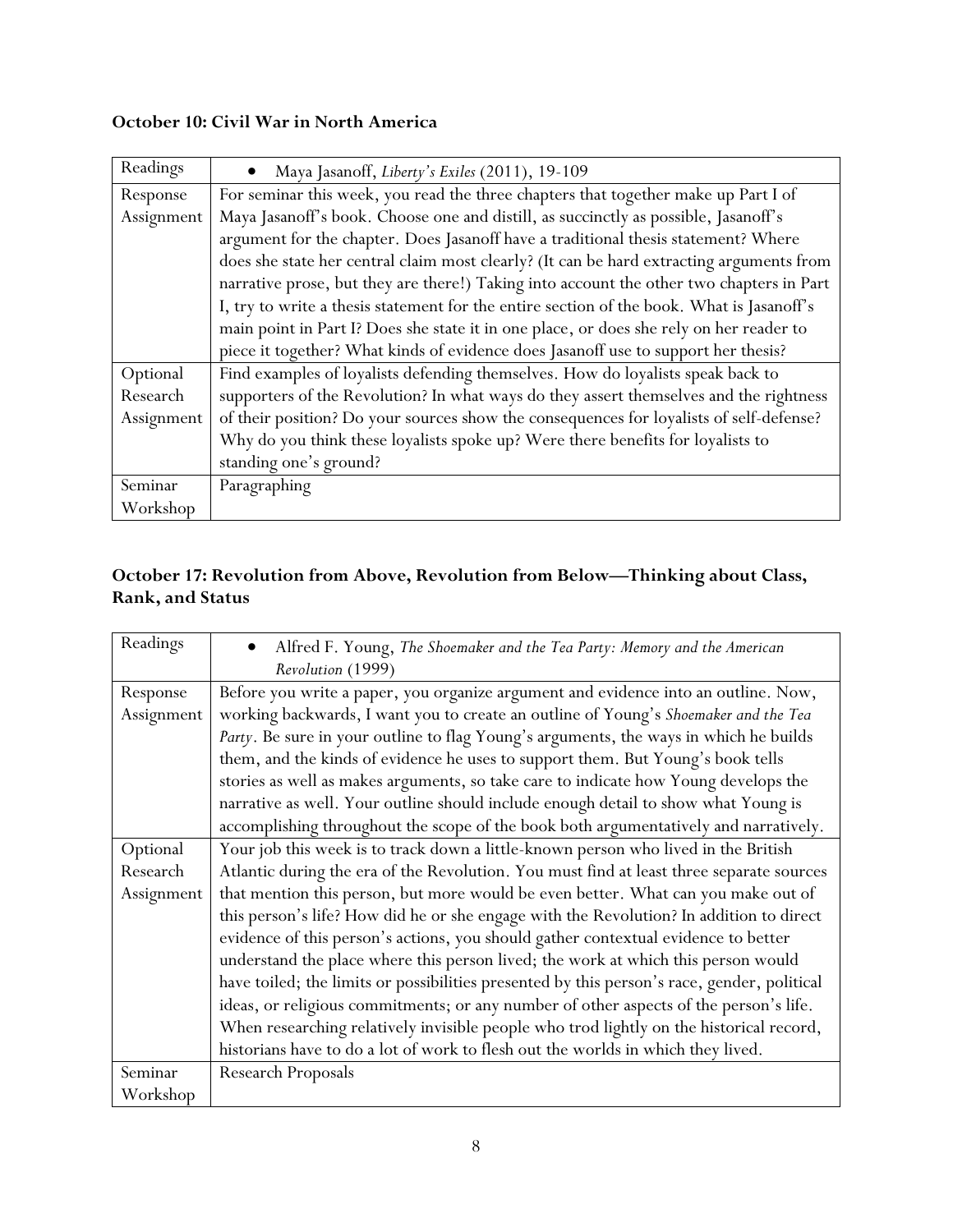## **October 24: Revolutionary Women**

| Readings   | Rosemary Zagarri, "The Rights of Women" in Revolutionary Backlash: Women<br>and Politics in the Early American Republic (2007), 11-45                                                                                                   |
|------------|-----------------------------------------------------------------------------------------------------------------------------------------------------------------------------------------------------------------------------------------|
|            | Carol Berkin, "You can form no idea of the horrors': The Challenges of a<br>$\bullet$<br>Home-Front War" in Revolutionary Mothers: The Struggle for America's<br>Independence (2005), 26-49                                             |
|            | Mary Beth Norton, "We Commenced Perfect Statesmen" in Liberty's Daughters:<br>The Revolutionary Experience of American Women, 1750-1800 (1980), 155-188                                                                                 |
|            | Woody Holton, "The Battle Against Patriarchy That Abigail Adams Won" in<br>Alfred F. Young, Ray Raphael, and Gary B. Nash, eds., Revolutionary Founders:<br>Rebels, Radicals, and Reformers in the Making of the Nation (2011), 273-288 |
|            | Primary Sources: "'Remember the Ladies': Abigail Adams vs. John Adams" in<br>Alice S. Rossi, ed., The Feminist Papers: From Adams to Beauvior (1973), 7-15                                                                              |
| Response   | As you read the Holton chapter and the assigned primary sources, pay attention to how                                                                                                                                                   |
| Assignment | the chapter uses primary sources. Where do any of the primary sources you read for                                                                                                                                                      |
|            | today's seminar show up in Holton's piece? Turn to the sources in your reader to gain                                                                                                                                                   |
|            | context for the brief quotations Holton uses. How does having the entire primary                                                                                                                                                        |
|            | source available—versus Holton's snippet—influence your understanding of what the                                                                                                                                                       |
|            | author is communicating? Is there material in the primary sources you read for today                                                                                                                                                    |
|            | which Holton neglected but you think could have helped him make his point? Did                                                                                                                                                          |
|            | Holton have compelling evidence from other sources, which you didn't have access to                                                                                                                                                     |
|            | in full? What kind of evidence?                                                                                                                                                                                                         |
| Optional   | Find evidence of women's participation in the Revolutionary war. What were these                                                                                                                                                        |
| Research   | women doing? Why were they doing it? And what were the consequences of their                                                                                                                                                            |
| Assignment | actions?                                                                                                                                                                                                                                |
| Seminar    | Proper Academic Conduct                                                                                                                                                                                                                 |
| Workshop   |                                                                                                                                                                                                                                         |

## **October 31: Revolution in Indian Country**

| Readings   | • "New worlds for all: Indian America by 1775" and "Corn wars and civil wars"<br>in Colin Calloway, The American Revolution in Indian Country: Crisis and Diversity<br>in Native American Communities (1995) 1-64                                                                                      |
|------------|--------------------------------------------------------------------------------------------------------------------------------------------------------------------------------------------------------------------------------------------------------------------------------------------------------|
|            | James Kirby Martin, "Forgotten Heroes of the Revolution: Han Yerry and<br>$\bullet$<br>Tyona Doxtader of the Oneida Indian Nation," in Alfred F. Young, Ray<br>Raphael, and Gary B. Nash, eds., Revolutionary Founders: Rebels, Radicals, and<br>Reformers in the Making of the Nation (2011), 199-214 |
| Response   | Contrast Calloway's and Martin's pieces. How do their arguments, evidence,                                                                                                                                                                                                                             |
| Assignment | structure, and prose differ? How are they similar? What does Calloway provide you as                                                                                                                                                                                                                   |
|            | a reader that Martin does not-and vice versa?                                                                                                                                                                                                                                                          |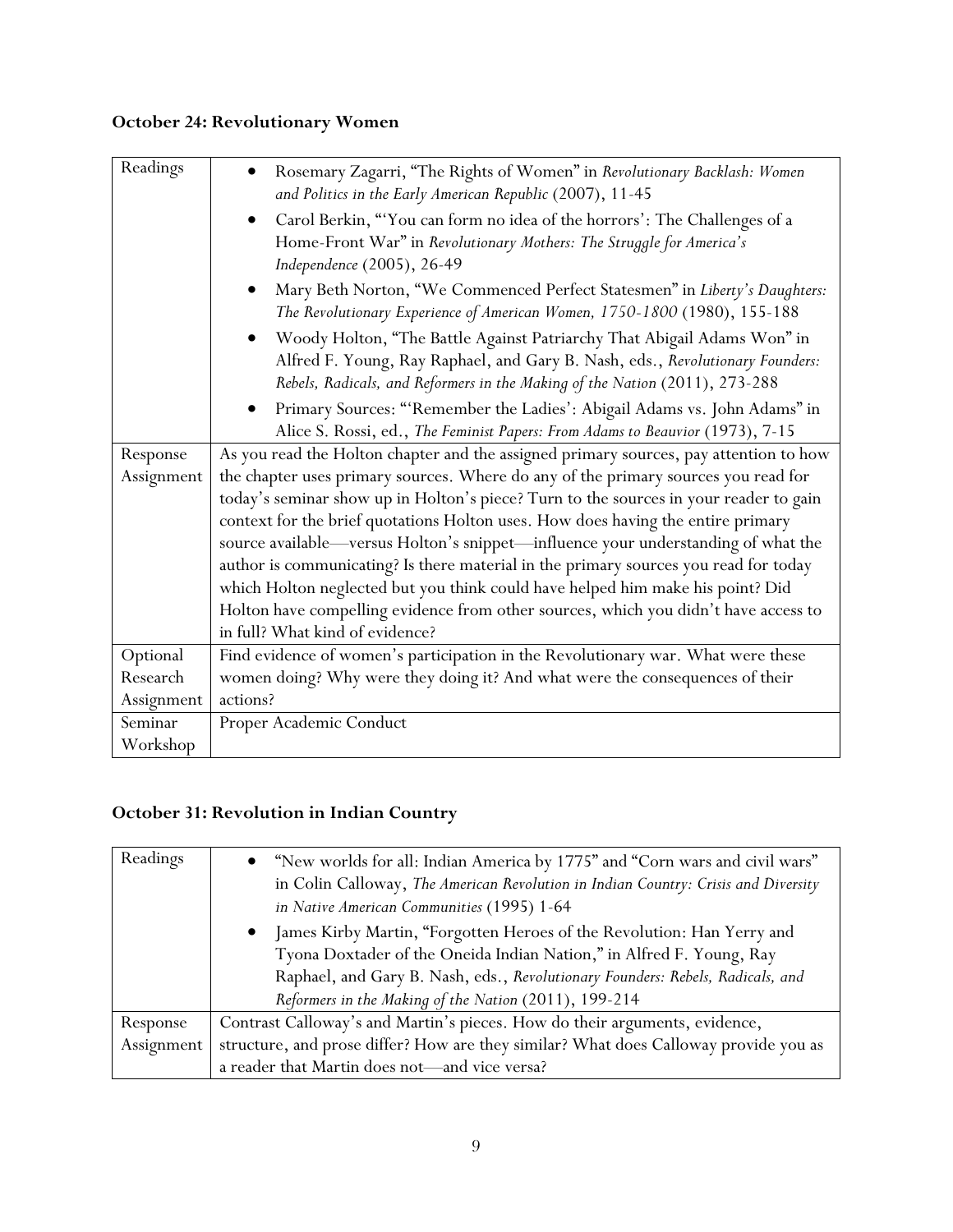| Optional   | Select an event that took place during the Revolution and involved Native Americans. |
|------------|--------------------------------------------------------------------------------------|
| Research   | Track carefully the ways in which awareness of that event spread. How did the news   |
| Assignment | travel, and how long did the process take? Did accounts of the event change when it  |
|            | was described in new locations? How were Indians and their involvement portrayed by  |
|            | the writer(s) whose reports you uncovered? Can you figure out how readers in distant |
|            | places reacted to the descriptions they read?                                        |
| Seminar    | <b>Citing Sources</b>                                                                |
| Workshop   |                                                                                      |

## **November 7: The Problem of Slavery in an Age of Revolution**

| Readings   | Christopher Leslie Brown, "The Problems of Slavery" in Jane Kamensky and<br>$\bullet$<br>Edward G. Gray, eds., The Oxford Handbook of the American Revolution (2012) |
|------------|----------------------------------------------------------------------------------------------------------------------------------------------------------------------|
|            | Gary Nash, The Forgotten Fifth: African Americans in the Age of Revolution (2006),<br>$\bullet$<br>$1 - 122$                                                         |
| Response   | Compare the Brown and Nash pieces assigned for this week. There are some obvious                                                                                     |
| Assignment | differences-length, amount of detail-that make sense due to the reality that Brown                                                                                   |
|            | was writing an encyclopedia article and Nash a book. But focus on the less obvious                                                                                   |
|            | ones. What historical problems interest the two scholars? What arguments do they                                                                                     |
|            | make? What evidence do they use to make them? What geographies do they                                                                                               |
|            | emphasize? If you see striking interpretive similarities between the works, feel free to                                                                             |
|            | comment on those as well.                                                                                                                                            |
| Optional   | Find evidence of people of African descent in a North American region making                                                                                         |
| Research   | revolutionary claims during the years of the American Revolution. For the purposes of                                                                                |
| Assignment | this assignment, "revolutionary claims" should be interpreted broadly, as demands                                                                                    |
|            | African Americans made through speech, writing, and/or action. What did the African                                                                                  |
|            | Americans you located seem to want? What strategies did they use to achieve their                                                                                    |
|            | goals? Are you able to make out the extent to which they were successful? How did the                                                                                |
|            | white community around them respond?                                                                                                                                 |
| Seminar    | Accessing Primary Sources Online, Part IV                                                                                                                            |
| Workshop   |                                                                                                                                                                      |

## **November 14: Making a Nation—Confederation to Constitution**

| Readings | Jack N. Rakove, "The Articles of Confederation, 1775-1783" in Jack P.<br>Greene and J. R. Pole, eds., A Companion to the American Revolution (2000),<br>281-86                                                                                                                                    |
|----------|---------------------------------------------------------------------------------------------------------------------------------------------------------------------------------------------------------------------------------------------------------------------------------------------------|
|          | Pauline Maier, "The View from Mount Vernon," "The Morning After," "The<br>$\bullet$<br>Massachusetts Ratifying Convention I," "The Massachusetts Ratifying<br>Convention II," and "Playing the After Game," in Ratification: The People Debate<br>the Constitution (2011), 1-49, 155-213, 435-468 |
|          | "The U.S. Constitution," Maier, 473-85                                                                                                                                                                                                                                                            |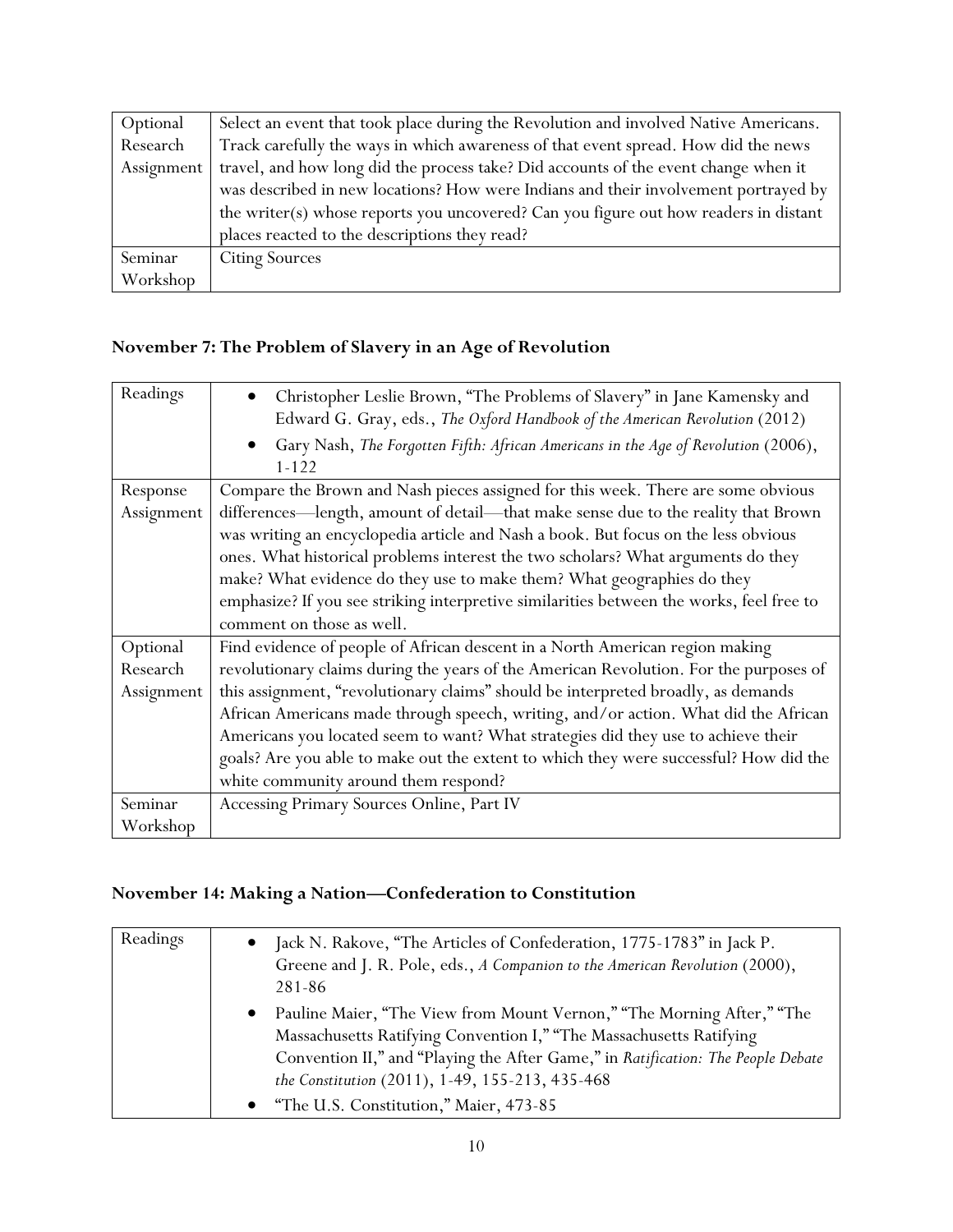| Response   | Imagine that your mom tells her dad during Thanksgiving dinner that you've been         |
|------------|-----------------------------------------------------------------------------------------|
| Assignment | taking a class on the American Revolution, and Grandpa asks you to bring him up to      |
|            | speed on the Constitution. You start by explaining the Articles of Confederation,       |
|            | hoping you remember Rakove correctly, but then other relatives overhear-and all of      |
|            | a sudden you have the floor. This week is your opportunity to prepare for what may      |
|            | well take place next week! In one page, summarize succinctly how the nation moved       |
|            | from the Articles of Confederation to ratification of the Constitution, using           |
|            | Massachusetts as a case study. I want you to write as you would speak, so informal      |
|            | language and non-standard sentence structure are fine here. Then practice what you've   |
|            | written, so you'll be ready for Grandpa—and to present to us in seminar.                |
| Optional   | Choose any group of revolutionary-era Americans, with the exception of wealthy          |
| Research   | white men. You could define this group by class, gender, race, or occupation. (So, for  |
| Assignment | instance, you could choose poor whites or women or African Americans or farmers.)       |
|            | Probe how this non-elite group viewed the constitution circa 1788, prior to the         |
|            | passage of the Bill of Rights in 1789. Why did this group have the perspective it did?  |
|            | How did this group make its opinion known? If you're having trouble locating            |
|            | documentary evidence to demonstrate conclusively your chosen group's perspective        |
|            | on the constitution, you may hypothesize how you think your group would have viewed     |
|            | the constitution based on what you know of its social status and what you've learned of |
|            | the constitution and its supporters and detractors.                                     |
| Seminar    | Research Workshop                                                                       |
| Workshop   |                                                                                         |

## **PART III: THE GLOBAL AMERICAN REVOLUTION**

## **November 21: No Class—Meet Individually With Prof. Whiting by November 28**

## **November 28: The Revolution in France and its Empire**

| Readings   | • "The effects of the American Revolution on France and its empire" in Jack P.<br>Greene and J. R. Pole, eds., A Companion to the American Revolution (2000),<br>523-30 |
|------------|-------------------------------------------------------------------------------------------------------------------------------------------------------------------------|
|            | "Haitian Revolution" in Junius P. Rodriguez, ed., Encyclopedia of Slave Resistance<br>$\bullet$<br>and Rebellion (2007)                                                 |
|            | Robin Blackburn, "Haiti, Slavery, and the Age of Democratic Revolution,"<br>$\bullet$<br>William and Mary Quarterly (2006), 643-74                                      |
|            | John Thornton, "I am the subject of the King of Congo: African political<br>$\bullet$<br>ideology and the Haitian Revolution," Journal of World History (1993), 181-214 |
| Response   | In approximately 250 words (two well-developed paragraphs), answer the following                                                                                        |
| Assignment | questions: 1) How did the American Revolution influence the Haitian Revolution? and                                                                                     |
|            | 2) In what ways did the Haitian Revolution fulfill the promises of the American                                                                                         |
|            | Revolution? Your answers should draw on at least three of the four assigned readings.                                                                                   |